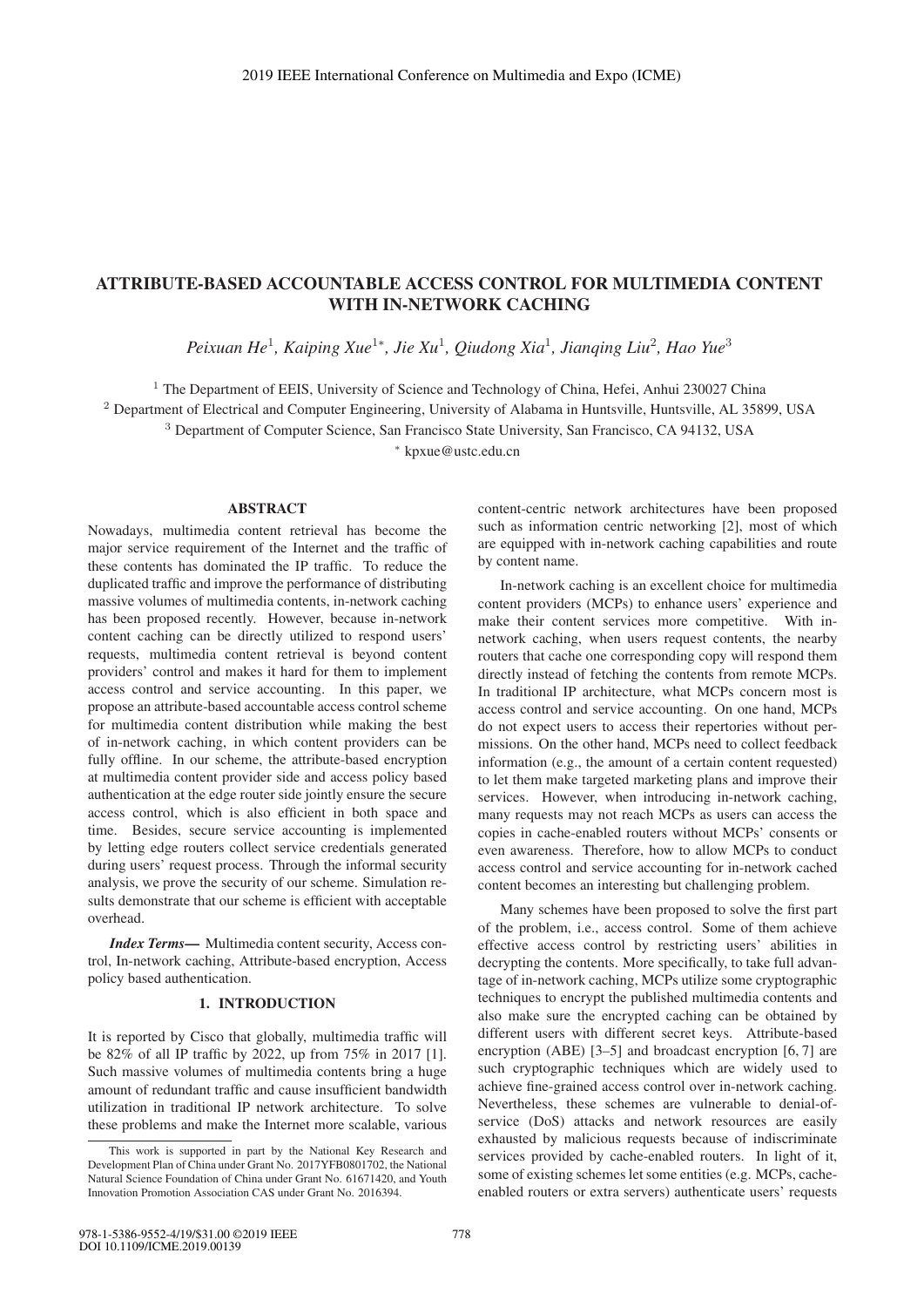before responding them and only authorized users can get the contents [8–10]. However, an increased computation and communication overhead is incurred by these solutions due to the frequent interactions. Moreover, as for now, little attention has been devoted to the second part of the problem, i.e., service accounting requirement of MCPs.

Motivated by above observations, in this paper, we propose an attribute-based accountable access control scheme over in-network multimedia content caching. In our scheme, MCPs encrypt original content using ciphertext policyattribute based encryption (CP-ABE) [11] before content publication. To release MCPs from being always online and thwart DoS attacks, edge routers are empowered to authenticate users' requests so that only legitimate requests are allowed to access the cached contents. Note that adopting the existing content-based authentication in edge routers is not feasible since it brings significant storage overhead to edge routers. Therefore, we propose an access policybased challenge response authentication mechanism and edge routers can only store the outsourced keys every MCP generates for every access policy. To reduce the computation overhead in edge routers, hash chain is utilized to authenticate users' continuous requests. Besides, users' responses in challenge response phase and hash chains are collected by edge routers as service credentials to make it possible for MCPs to do service accounting. In the meanwhile, MCPs will pay Internet Service Provider (ISP) according to the amount of requests served, considering ISP helps MCPs cache content copies in cache-enabled routers and collect feedback information. Our contributions can be summarized as follows:

- We propose an efficient, secure and accountable access control scheme for multimedia content with in-network caching by combining CP-ABE with authentication on edge routers. The edge-side authentication is based on access policy, which largely decreases the storage overhead on edge routers, and MCPs can be offline during the authentication.
- We further design a solution to enable MCPs to implement secure service accounting. MCPs extracts useful information from service credentials collected by edge routers and the embedded users' signatures are able to prevent edge routers from forging credentials for more profits.

# 2. SYSTEM MODEL, SECURITY ASSUMPTION AND PRELIMINARIES

# 2.1. System Model

Our system model mainly consists of three components: Multimedia Content Providers, Internet Service Provider and Users. Fig. 1 illustrates the construction of our system.

MCPs provide users with multimedia content subscription service and assign secret keys for registered users. ISP manages the core network that is capable in in-network caching and routing by content name like ICN. ISP provides network access service to both MCPs and users. The routers in the network can be categorized as intermediate routers and edge routers. Intermediate routers are cache-enabled and only focused on forwarding and caching whereas edge routers do not cache the contents they transmit but they need to store the outsourced keys received from different MCPs and authenticate users' requests at the very beginning. Users consume multimedia contents by sending requests with corresponding content names. It is noted that ISP provides cache space and collects feedback information to help MCPs enhance their services. Therefore, it is reasonable for MCPs to pay ISP according to the amount of served requests.



Fig. 1. System Model

## 2.2. Security Assumption

In our system, we assume MCPs are trusted and they are responsible for the security of the multimedia contents they own. ISP is assumed to be semi-trusted. On one hand, it is curious about the contents routers stored and wants to learn something from them. On the other hand, ISP is greedy but rational because it wants to increase its profit by lying about the amount of served requests. However, in practice, ISP is generally a prestigious company which concerns about its own credibility so if the detection possibility of misbehavior is non-negligible (e.g. 1%), we assume ISP will not take the risk of trying to cheat MCPs. Users are considered to be untrusted and they always want to obtain unaccessible contents.

# 2.3. Preliminaries

*Definition 1: Bilinear Map.* Let  $\mathbb{G}$ ,  $\mathbb{G}_T$  be two multiplicative cyclic groups of the same order  $q$ . A bilinear map can be described as  $e : \mathbb{G} \times \mathbb{G} \rightarrow \mathbb{G}_T$ , which has the several properties: 1) *Computability*: there exists an efficient algorithm to compute  $e(u, v)$  for any  $u, v \in \mathbb{G}$ . 2) *Bilinearity*: for all  $a, b \in \mathbb{Z}_q$  and  $u, v \in \mathbb{G}$ , we have  $e(u^a, v^b) = e(u, v)^{ab}$ . 3) *Non-degeneracy*:  $e(g, g) \neq 1$ , where g is the generator of  $\mathbb{G}$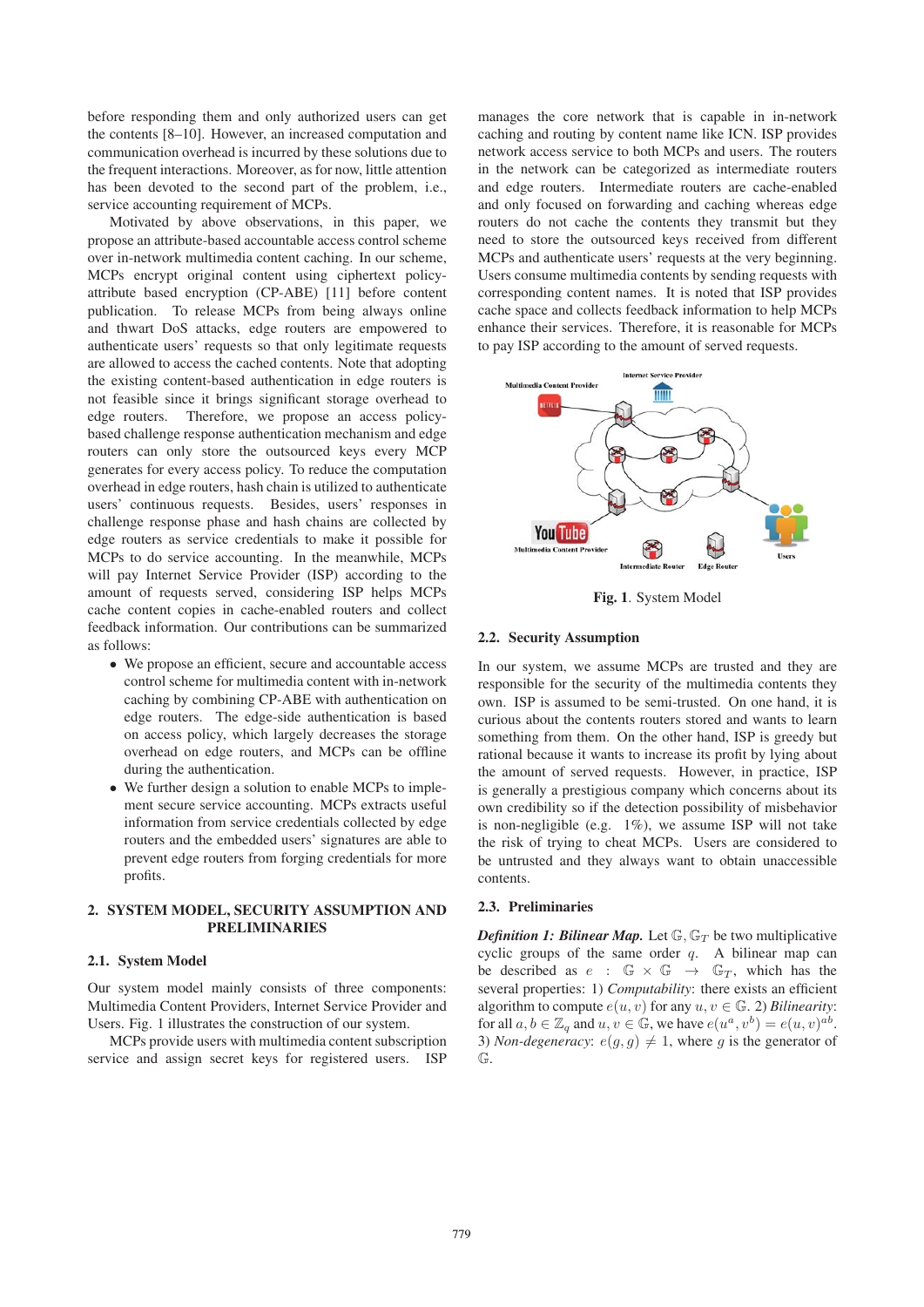*Definition 2: Discrete Logarithm Problem (DLP).* The DLP is given  $g, g' \in \mathbb{G}$  to compute  $x \in \mathbb{Z}_q$  satisfying  $g' = g^x$ .

# 3. CONSTRUCTION OF OUR SCHEME

### 3.1. Overview

In our proposed scheme, MCPs encrypt the contents using CP-ABE before publication to make sure unauthorized users cannot get the original contents from encrypted caching. However, encryption itself is not sufficient to keep the system robust. Because intermediate routers are supposed to respond all users' requests, illegitimate requests can easily exhaust resources of the core network. In light of it, edge routers should authenticate users' requests at the very beginning through an access policy based challenge response mechanism. Specifically, MCP generates an outsourced key for every access policy used. According to the access policies of contents users request, edge routers utilize corresponding outsourced keys to generate challenges. Only users who are accessible to the contents can return correct responses and only their requests will be routed to the intermediate routers. In such way, authentication is run by edge routers so that MCP can be offline. Besides, network resources are protected from DoS attacks. Moreover, we utilize hash chain technology to associate continuous requests with their former ones and replace the complex challenge response based authentication to a lightweight hash authentication for subsequent requests to reduce the authentication overhead.

For simplicity, we only consider the scenario where MCP transcodes multimedia contents into a multimedia stream at a constant bit rate before encryption, but our scheme is inherently compatible with existing adaptive streaming protocols such as DASH [12].

### 3.2. System Initialization

First MCP generates a bilinear map group system  $S =$  $(q, \mathbb{G}, \mathbb{G}_T, e(\cdot, \cdot))$ , where g is a generator of  $\mathbb{G}$ . Then it randomly chooses two numbers  $\alpha, a \in \mathbb{Z}_q$  and computes  $w = g^{\alpha}, y = e(g, g)^{\alpha}, z = g^{\alpha}$ . For each attribute  $Att_i \in \mathcal{U}$ , MCP selects a random element  $h_i \in \mathbb{G}$  as its public key, where  $U$  is the universal set of attributes MCP manages and  $i = 1, \ldots, |\mathcal{U}|$ . Finally, MCP publishes the public parameters as:  $PK = \{S, g, y, z, h_1, \ldots, h_{|\mathcal{U}|}, H, H_1, Enc(\cdot)\}.$  Here, H is a standard hash function like SHA-256,  $H_1$  is a oneway hash function:  $\{0, 1\}^* \rightarrow \mathbb{G}$  and  $Enc_k(\cdot)$  is a secure symmetric encryption algorithm with the secret key  $k$ . In the meanwhile, MCP stores the master key  $(w, a)$  securely.

### 3.3. User Registration

When user i with the identity  $ID_i$  registers to MCP, MCP assigns corresponding attributes according to his/her behavior. For example, if the user logins the system, MCP assigns attribute "Member" to him/her. Denote the set of attributes assigned to the user as  $S_i$ . Then MCP selects a random number  $t \in \mathbb{Z}_q$  and computes the secret key  $SK_i$  for user i as follows:

$$
K = wz^t, L = g^t; \forall x \in S_i, K_x = h_x^t.
$$

Besides, MCP chooses a random number  $r_i \in \mathbb{Z}_q$  as a private key for the user and computes its corresponding public  $PK_i = g^{r_i}$ , which are used to generate signatures for further usage. Finally, MCP sends the keys  $(SK_i, r_i)$  to the user after successful registration.

#### 3.4. Key Outsourcing

We let edge routers authenticate users' requests using secret keys granted from MCP so that it allows MCP to be offline during the authentication. Specifically, before providing multimedia content service, for each access policy  $A_i$  used, MCP chooses a random element  $\delta_i \in \mathbb{G}_T$  and generates the outsourced key  $H(\delta_i)$ . Then it encrypts the random element  $\delta_i$  using corresponding access policy  $\mathbb{A}_i$  as follows:

According to the method proposed in [13], MCP can turn the access policy into an LSSS access structure  $(M, \rho)$ , where  $\rho$  is a function which maps the rows of M to attributes. Let M be an  $l \times n$  matrix. It randomly generates a vector  $\vec{v} =$  ${s, y_2,..., y_n} \in \mathbb{Z}_q^n$ , where the values will be used to share the encryption exponent s secretly. MCP computes  $v_i = \vec{v}$ .  $M_i$  for  $i = 1, \ldots, l$ , where  $M_i$  is the *i*-th row of the matrix M. Then it selects l random numbers  $\gamma_1, \ldots, \gamma_l$  and computes the ciphertext of  $\delta_i$  as follows:

$$
C = \delta_i \cdot y^s, C' = g^s, C_i = z^{v_i} h_{\rho(i)}^{-\gamma_i}, D_i = g^{\gamma_i}, \forall i \in [1, l].
$$

We denote the ciphertext of  $\delta_i$  under the access policy  $\mathbb{A}_i$ as  $ABE_{\mathbb{A}_i}(\delta_i)$ . Finally, MCP broadcasts the outsourced key related information  $\Lambda = \{H(\mathbb{A}_i), ABE_{\mathbb{A}_i}(\delta_i), H(\delta_i)\}_{i=1}^m$ through the broadcast channel, supposing there exits  $m$ different access policies. The edge routers store  $\Lambda$  in the outsourced key list as Table 1 for further authentication.

| <b>Table 1. Outsourced Key List</b> |  |
|-------------------------------------|--|
|                                     |  |

| <b>Access Policy</b> | Ciphertext                     | <b>Outsourced Key</b> |
|----------------------|--------------------------------|-----------------------|
| $H(\mathbb{A}_1)$    | $ABE_{\mathbb{A}_1}(\delta_1)$ | $H(\delta_1)$         |
| $H(\mathbb{A}_2)$    | $ABE_{\mathbb{A}_2}(\delta_2)$ | $H(\delta_2)$         |
| $\cdots$             | .                              | $\cdots$              |

### 3.5. Content Generation

To make it convenient for edge routers to identify the access policy of a multimedia content, MCP needs to add the related information in the name of the content. For example, if the original name of a multimedia content is */youtube/moive/xxx/chunk 1* and its access policy is *Member and No Less Than 18 Years Old*, MCP is required to computes the hash value  $hv = H("Member and No Less$ Than 18 Years  $Old'$  and modifies the name of the content as */youtube/moive/xxx/hv/chunk 1*.

Before MCP responds a request, it transcodes the original multimedia content into a media stream at the predesigned bit rate and encrypts the stream M using symmetric encryption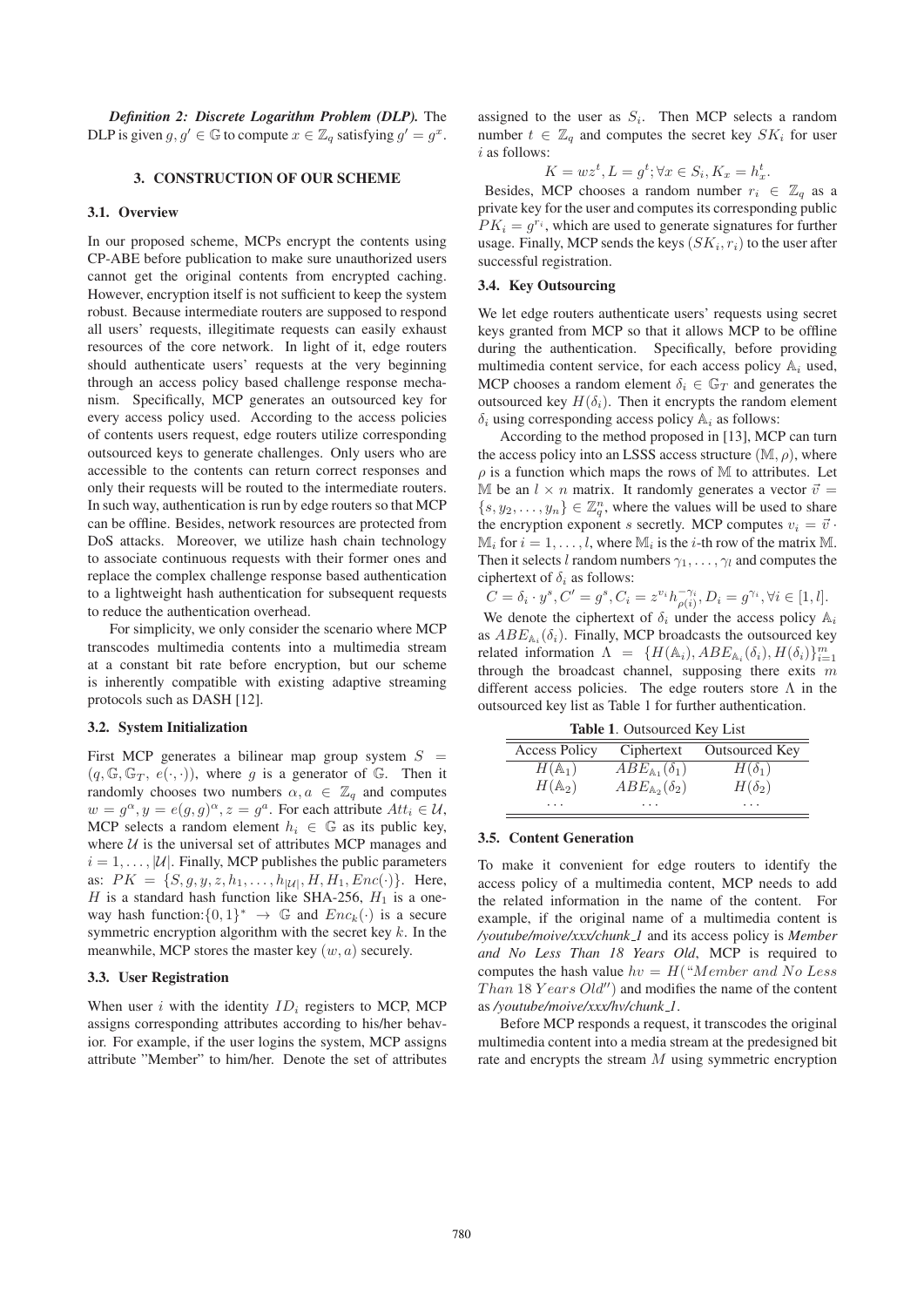by randomly chosen symmetric key  $CT = Enc_k(M)$ . Then it encrypts the symmetric key following the process mentioned in Section 3.4 under an access policy  $A_i$  to obtain the ciphertext  $CT' = ABE_{\mathbb{A}_i}(k)$ . To this end, the multimedia stream M is stored as  $(CT, CT')$  in the intermediate routers.

### 3.6. Request Authentication

Unlike other existing schemes, which route users' requests to the core network without proper access control, in our scheme only the requests authenticated by edge routers are allowed to enter into the core network.

Here, edge routers conduct an access policy based challenge response to authenticate users' requests, which is illustrated by Fig. 2. Specifically, when an edge router receives the request for a specific chunk in a multimedia file from user  $j$  for the first time, it firstly extracts the hash value of access policy hv from the content name in the request. Then edge router finds the corresponding item  $\langle H(\mathbb{A}_i), ABE_{\mathbb{A}_i}(\delta_i), H(\delta_i) \rangle$  satisfying  $hv = H(\mathbb{A}_i)$  in the outsourced key list. Moreover, it selects a random number  $\lambda$  and encrypts it using the outsourced key  $k' = H(\delta_i)$  as  $CS = Enc_{k'}(\lambda)$ . Afterwards, the edge router sends the challenge  $chal = \{ABE_{A_i}(\delta_i), CS\}$  to the user.

After receiving the challenge, the user whose attribute set satisfies the LSSS access structure  $(M, \rho)$  corresponding to access policy  $\mathbb{A}_i$  is able to decrypt  $ABE_{\mathbb{A}_i}(\delta_i)$  to get  $\delta_i$ . Suppose user j is authorized, let  $M_{ID_j}$  be a sub-matrix of M, where each row of  $\mathbb{M}_{ID_j}$  represents a specific attribute in user j's attribute set  $S_j$ . Denote I as  $I = \{i : \rho(i) \in S_j\}$ , where  $I \subset \{1, 2, \dots, l\}$ . It is easy for the user to find a set of constants  $\{w_i \in \mathbb{Z}_q\}_{i \in I}$  such that  $\Sigma_{i \in I} w_i v_i = s$ , where  ${v_i}$  is the set of valid shares of secret s, by computing  $\vec{w}$  =  $(1, 0, \ldots, 0) \cdot M_{ID_j}^{-1}$ . Through the parameters  $\{w_i \in \mathbb{Z}_q\}_{i \in I}$ , the user further computes:

$$
\frac{e(C', K)}{\Pi_{i \in I}(e(C_i, L)e(D_i, K_{\rho(i)}))^{w_i}} = \frac{y^s e(g, g)^{ast}}{\Pi_{i \in I}e(g, g)^{tau_i w_i}} = y^s.
$$

Thus, user j can obtain  $\delta_i$  by computing  $\delta_i = C/y^s$ . With the value  $\delta_i$ , the user can recover the outsourced key  $k' =$  $H(\delta_i)$  and decrypt CS to obtain the plaintext  $\lambda$ . Finally, user  $j$  generates a hash chain with proper length, of which the first and last element we denote as  $H_f$ ,  $H_l$ , respectively. In the meanwhile, a BLS signature is generated  $\sigma$  =  $H_1(\lambda || Info)^{r_j}$ . Here  $Info$  is useful feedback information which contains timestamp  $TS$ , multimedia content name CN, user identity  $ID_i$  and the last element of hash chain  $H_l$ . Then the user sends the response  $resp = \{\sigma, \lambda, Info\}$  to the edge router.

Suppose the current time is  $TS'$ , the edge router first checks whether  $TS' - TS > \Delta T$  for allowed time interval  $\Delta T$  after receiving the response. Then it checks the correctness of  $\lambda$  and verifies signature by checking whether  $e(PK_j, H_1(\lambda || Info))$  equals  $e(g, \sigma)$ . If true, the edge router forwards the request to core network; otherwise, it aborts the request. Then it maintains a table to store the name of multimedia file f, latest received hash value  $H_{lt}$  and a counter len, where f is a prefix of the content name,  $H_{lt}$  and len are set as  $H_l$  and "1" respectively at first.

With the help of hash chain, it becomes convenient for user  $j$  to request subsequent chunks of the same multimedia file without the complex challenge response mechanism. For these subsequent chunks, the user just needs to use the hash chain in reverse order and sends the request with the new element  $H_{new}$  of the hash chain piggypacked. Owing to the one-way property of hash chain, if the edge router can find the item satisfying  $H_{lt} = H(H_{new})$  with the same multimedia file name  $f$ , it can assure that user  $j$  is an authorized user and forwards the request to core network. In the meanwhile, the edge router updates the  $H_{lt}$  in the table as  $H_{new}$  and increases the corresponding counter.

After user terminates the request, the edge router stores  $< \sigma, \lambda, Info, H_{lt}, len >$  as a service credential for further service accounting.

### 3.7. Content Decryption

When user  $j$  obtains the encrypted multimedia stream  $(CT, CT')$ , he/she recovers the symmetric key k using the secret key  $SK_i$  by following decryption method mentioned in Section 3.6. With the recovered symmetric key, user  $j$ can finally decrypt  $CT'$  and get the final plaintext M. The original multimedia content is obtained by decoding M.

#### 3.8. Service Accounting

To help MCP learn the exact amount of requests that are served and other useful feedback information, edge routers should send service credentials to MCP regularly and MCP stores them in the ascending order of timestamp to check whether there exits duplicate credentials. For every credential MCP receives, it needs to check whether  $H^{len-1}(H_{lt})$  =  $H_f$ . Then it verifies the validity of  $\sigma$ . To reduce the large overhead caused by the massive number of service credentials, MCP only chooses a small proportion of received credentials to verify. In the meanwhile, MCP can further reduce the overhead by conducting batch verification. Suppose  $\{\sigma_i, \lambda_i, Inf_{i}, H_{lt,i}\}_{i=1}^n$  is the set of credentials MCP chooses to verify, it can verify the validity of signatures in them by checking:  $\Pi_{i=1}^n e(PK_i, H_1(\lambda_i || Info_i)) \stackrel{?}{=} e(g, \Pi_{i=1}^n \sigma_i)$ .

If the verification passes, MCP pays ISP according the sum of len in all the credentials, i.e., the amount of served requests. Then MCP can analyze the feedback information  $Info<sub>i</sub>$  to get more information like users' preference and improve its content service.

# 4. SECURITY AND PERFORMANCE ANALYSIS

#### 4.1. Security Analysis

We analyze the security properties of our scheme from the following aspects: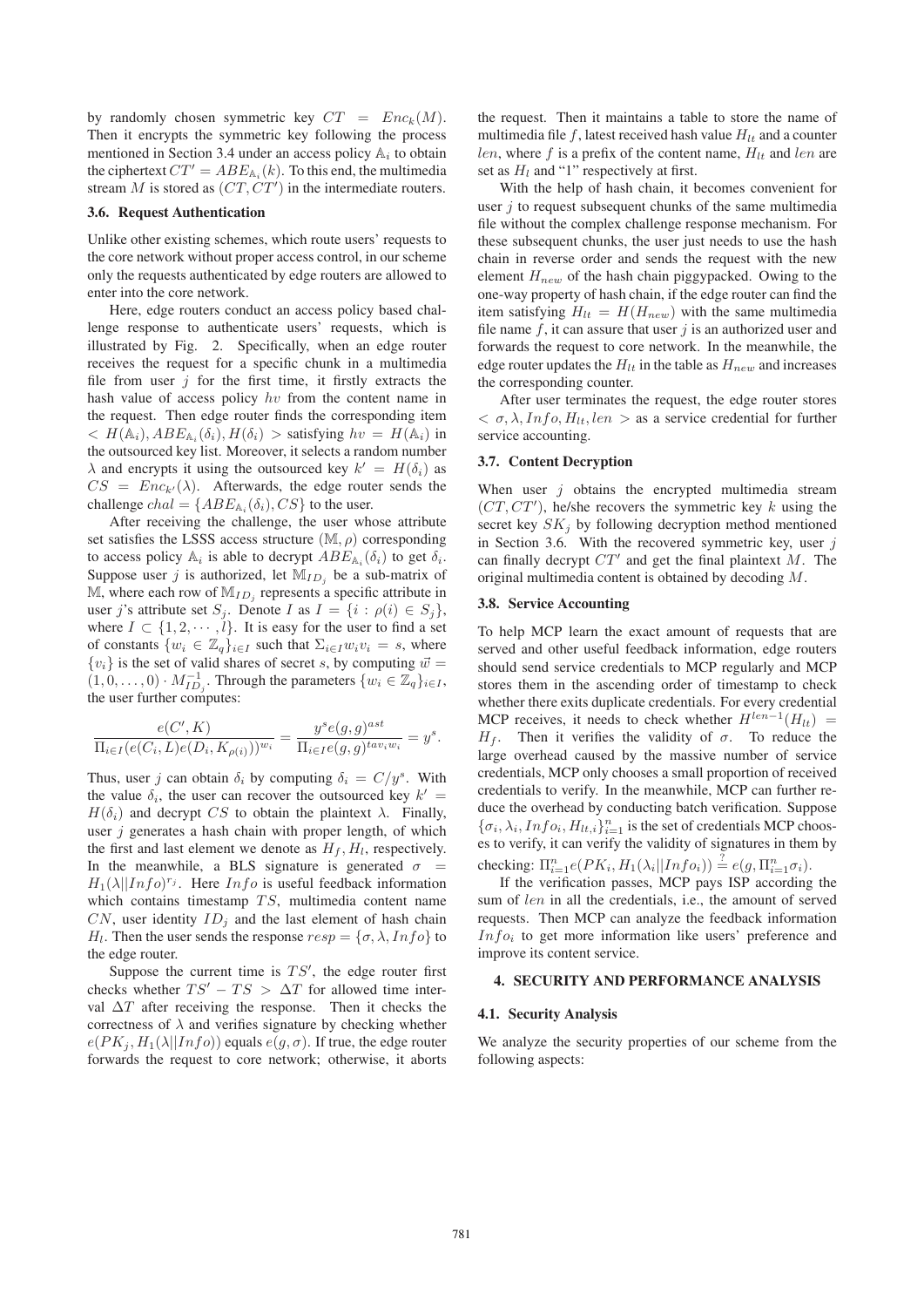

Fig. 2. Example of Request Authentication Process

*1) Data Confidentiality:* The data confidentiality of our scheme relies on CP-ABE, which can withstand the attack launched by malicious users and ISP either individually or in collusion.

*2) Security against DoS Attack:* To resist DoS attack launched for exhausting core network resources, edge routers enforce an access policy based challenge response authentication. If a user wants to request a content whose access policy is A, he/she must compute a correct response from the challenge received from edge routers by following these steps:  $\delta \leftarrow ABE_{\mathbb{A}}(\delta), k' \leftarrow H(\delta), \lambda \leftarrow Enc_{k'}(\lambda).$ Edge routers only propagate the requests from the users who compute right  $\lambda$ , because only the authorized users who are granted access to contents have the  $\lambda$ . Thus, edge routers can easily distinguish legitimate and illegitimate requests at the very beginning of the service and at the edge of the core network to prevent the system from DoS attack.

*3) Security against Replay Attack:* Since in the authentication process a timestamp  $TS$  is included in the user's response, replay attacks can be easily detected by checking whether the time interval  $TS - TS'$  is allowed, where  $TS'$  is the time edge routers receive the response.

*4) Service Accountability:* To make it capable for MCPs to know the condition of contents requested (e.g., the amount and distribution of requests) and improve the quality of service MCPs provide, edge routers send service credentials  $< \sigma, \lambda, Info, H<sub>lt</sub>, len >$  to MCPs. Because MCPs pay ISP according to the amount of requests served, edge routers may risk forging some credentials. Suppose edge routers are capable of forging credentials, they must be able to compute  $r_i$  given  $\sigma$ ,  $\lambda$ , In fo, which contradicts the intractability of DLP. Nevertheless, though edge routers are unable to forge legitimate credentials, they can also submit some faked credentials which contain invalid signatures. In our scheme, MCPs conduct probabilistic verification on  $\sigma$  in credentials. Suppose MCPs' check rate is  $\beta$  and edge routers only submit one faked credential every time when MCPs receive  $n$  credentials, then the detection possibility of misbehavior is:

$$
p = 1 - \binom{n-1}{n\beta} / \binom{n}{n\beta} = \beta,
$$

which is a non-negligible possibility for a reputed company. Besides, edge routers dare not modify the length of hash chain and submit duplicate credentials for the detection possibility of these behavior is 100%. Finally, secure service accountability can be protected.

### 4.2. Performance Analysis

To evaluate the performance of our scheme, we implement our scheme in named data network (NDN) simulated by ndnSIM, which is a typical network architecture with innetwork caching and name-based routing. All the simulations are conducted on the Ubuntu 16.04 LTS with a 3.6GHZ Inter Core i7 processor and 20G RAM by using Pairing-Based Cryptography library with type-A curve and OpenSSL library.

The network topology we use has 600 nodes. The links between any two routers have bandwidth selected randomly from 1 to 5 Gbps and delay selected randomly from 1 to 5 ms. The number of user nodes is 20% of the number of routers. Each user node connects an edge router through a link with 100 Mbps bandwidth and 1 ms delay, distributed uniformly in the ASs. The intermediate routers are equipped with cache space for 200 chunks and LRU cache policy. MCP is located centrally in the network and able to respond to every request containing its prefix. Each user requests the chunks from the same multimedia file continuously and does not request the next chunk until the current request is satisfied.

First of all, we measure the average file retrieval delay increment (i.e., multimedia file retrieval delay divides the number of chunks of the file) of our scheme and clumsy scheme (i.e., edge routers authenticate every request using challenge response authentication mechanism proposed) with standard NDN which is not equipped with our access control scheme.

Fig. 3 illustrates the average chunk retrieval delay increment under different number of attributes. In this simulation, we set the file size of contents users request to be 100 MB and chunk size is 1 MB. As shown in Fig. 3, our scheme only brings a little overhead. Even when the number of attributes is 9, our scheme only increases no more than 1% file retrieval delay, which indicates that our scheme is efficient enough. However, for clumsy scheme, due to the huge overhead brought by challenge response authentication, the increased delay is linear to the number of attributes. Therefore, lightweight hash authentication is